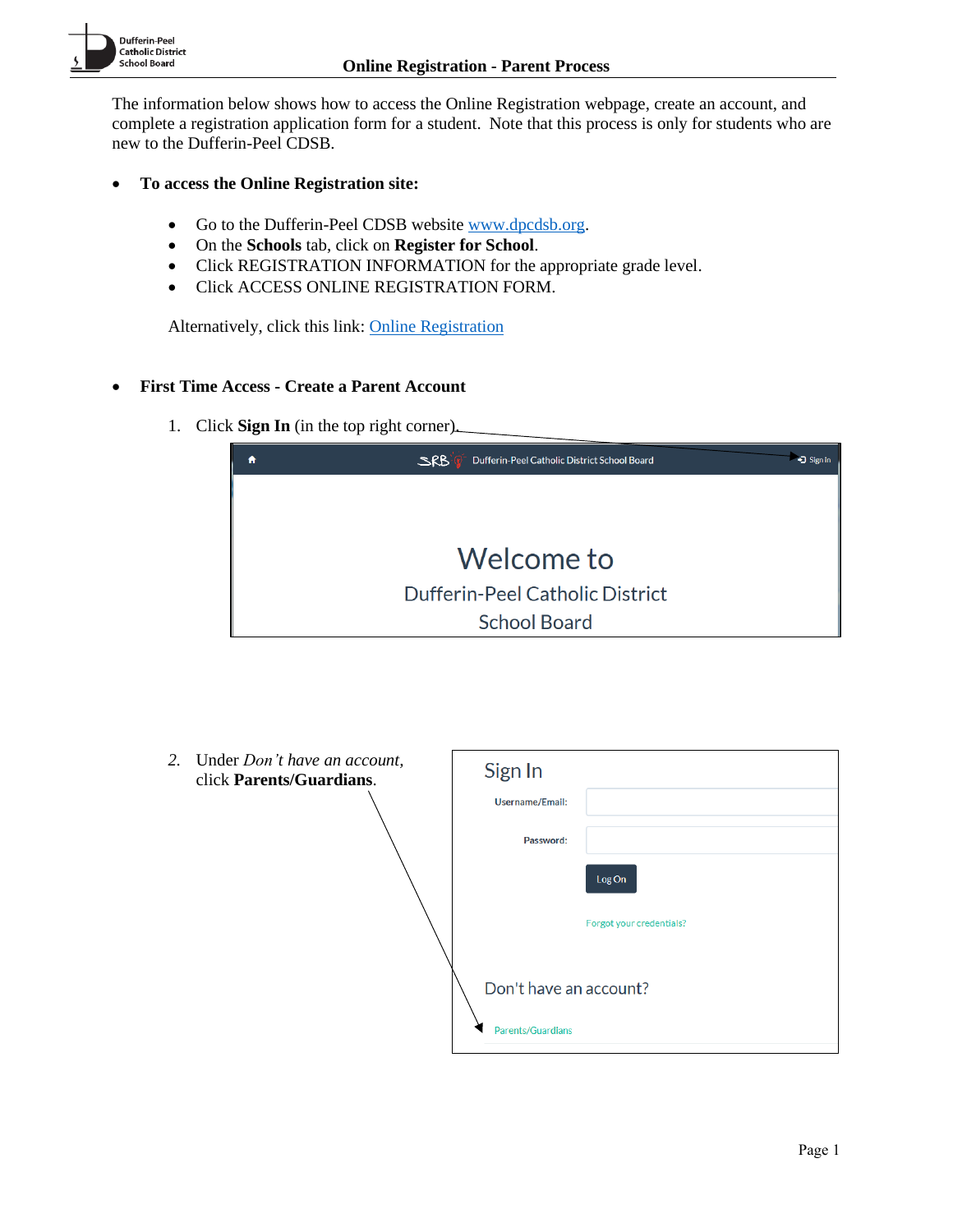|                  |                                      | Sign In                |                          |                                                                         |  |
|------------------|--------------------------------------|------------------------|--------------------------|-------------------------------------------------------------------------|--|
|                  |                                      | Username/Email:        |                          |                                                                         |  |
|                  |                                      | Password:              |                          |                                                                         |  |
|                  |                                      |                        | Log On                   |                                                                         |  |
|                  |                                      |                        |                          |                                                                         |  |
|                  |                                      |                        | Forgot your credentials? |                                                                         |  |
|                  |                                      |                        |                          |                                                                         |  |
|                  |                                      | Don't have an account? |                          |                                                                         |  |
|                  |                                      | Parents/Guardians      |                          |                                                                         |  |
|                  |                                      |                        |                          | I'd like to enroll a child with the school district for the first time. |  |
|                  |                                      |                        |                          |                                                                         |  |
|                  |                                      |                        |                          |                                                                         |  |
|                  |                                      |                        |                          |                                                                         |  |
|                  |                                      |                        |                          |                                                                         |  |
|                  |                                      |                        |                          |                                                                         |  |
| $\overline{4}$ . | Click Create an account.             | Create an account      |                          |                                                                         |  |
|                  |                                      |                        |                          |                                                                         |  |
|                  |                                      |                        |                          |                                                                         |  |
|                  |                                      |                        |                          |                                                                         |  |
|                  |                                      |                        |                          | <b>Create Your Account</b>                                              |  |
|                  | 5. Enter your First Name, Last Name, |                        |                          |                                                                         |  |
|                  | Email address, and a Password to be  |                        | <b>First Name:</b>       |                                                                         |  |
|                  | used for Online Registration.        |                        | <b>Last Name:</b>        |                                                                         |  |
|                  |                                      |                        | Email:                   |                                                                         |  |
|                  |                                      |                        |                          |                                                                         |  |
|                  |                                      |                        | Password:                |                                                                         |  |
|                  |                                      |                        |                          |                                                                         |  |
|                  | Click Create.                        |                        |                          | Create                                                                  |  |
|                  |                                      |                        |                          |                                                                         |  |

**3.** Click **I'd** like **to enroll a child with the school district for the first time.**

A confirmation email will be sent to the email address you entered.

# • **Confirm your email address.**

Open the email you received, and click the link included in the email.

Click here to verify your email address. Then click this button. -

Your Email Address Has Been Confirmed! Click here to log on.Please click here to Log On.

 $\overline{P}$ 

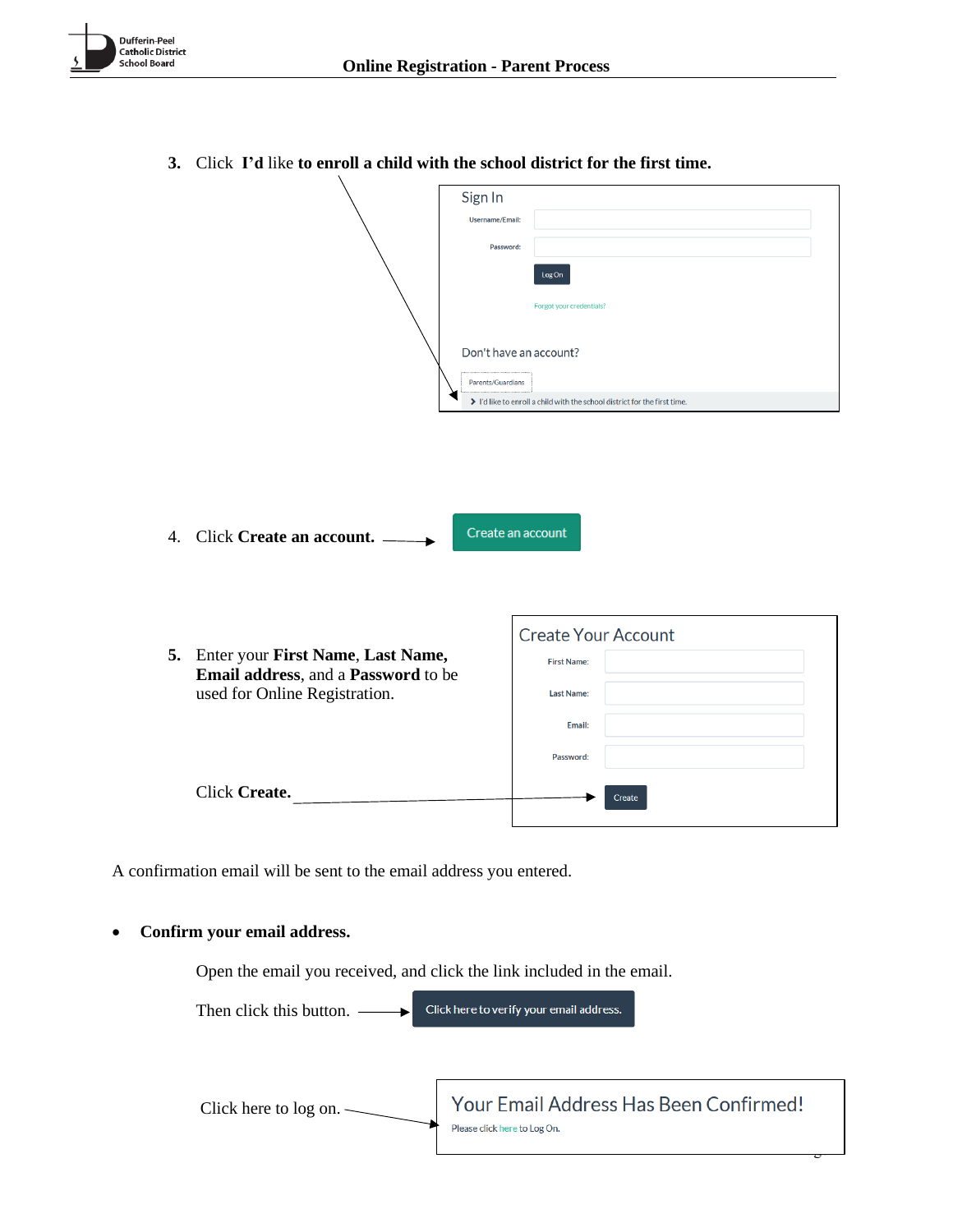

The main logon page will be displayed.

| Enter the username/email and<br>the password that you created in<br>step 5. | Sign In<br>Username/Email:<br>Password: |                                    |  |
|-----------------------------------------------------------------------------|-----------------------------------------|------------------------------------|--|
| Click Log On.                                                               |                                         | Log On<br>Forgot your credentials? |  |

# • **Subsequent Access:**

Now that the account has been created, whenever you want to access Online Registration, just click the link, and log in with the username and password for the account you created.

You can now start a registration application form for a student.

# • **Starting a Registration Application Form (after you have created an account).**

If you have not already signed in, click the link provided above.

You will be taken to the Welcome Screen. Click **Sign In**.



| Enter the<br>username/email and<br>password that you | Sign In<br>Username/Email: |                          |  |
|------------------------------------------------------|----------------------------|--------------------------|--|
| created earlier.                                     | Password:                  |                          |  |
| Click Log On.                                        |                            | Log On                   |  |
|                                                      |                            | Forgot your credentials? |  |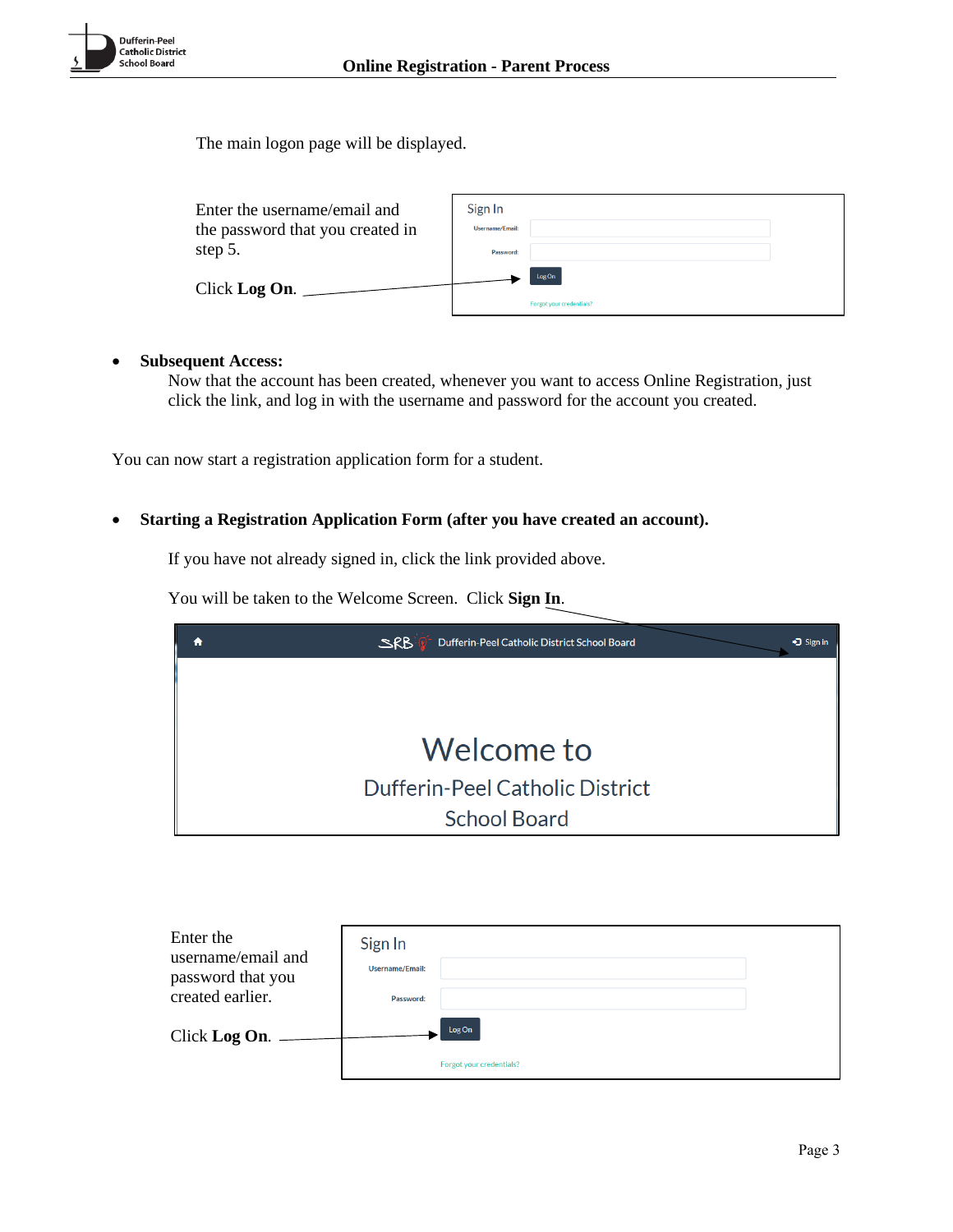



Start entering the student's information. The form will be saved automatically as you fill out each field.

Mandatory fields are indicated by a red asterisk  $*$ . The form cannot be submitted unless all Mandatory fields have been completed.

It is not necessary to complete the entire form at one time. Since the form is saved automatically with each entry, you can sign out at any time, and compete the form later.

For Names, please use mixed case, e.g., Smith (not SMITH or smith).